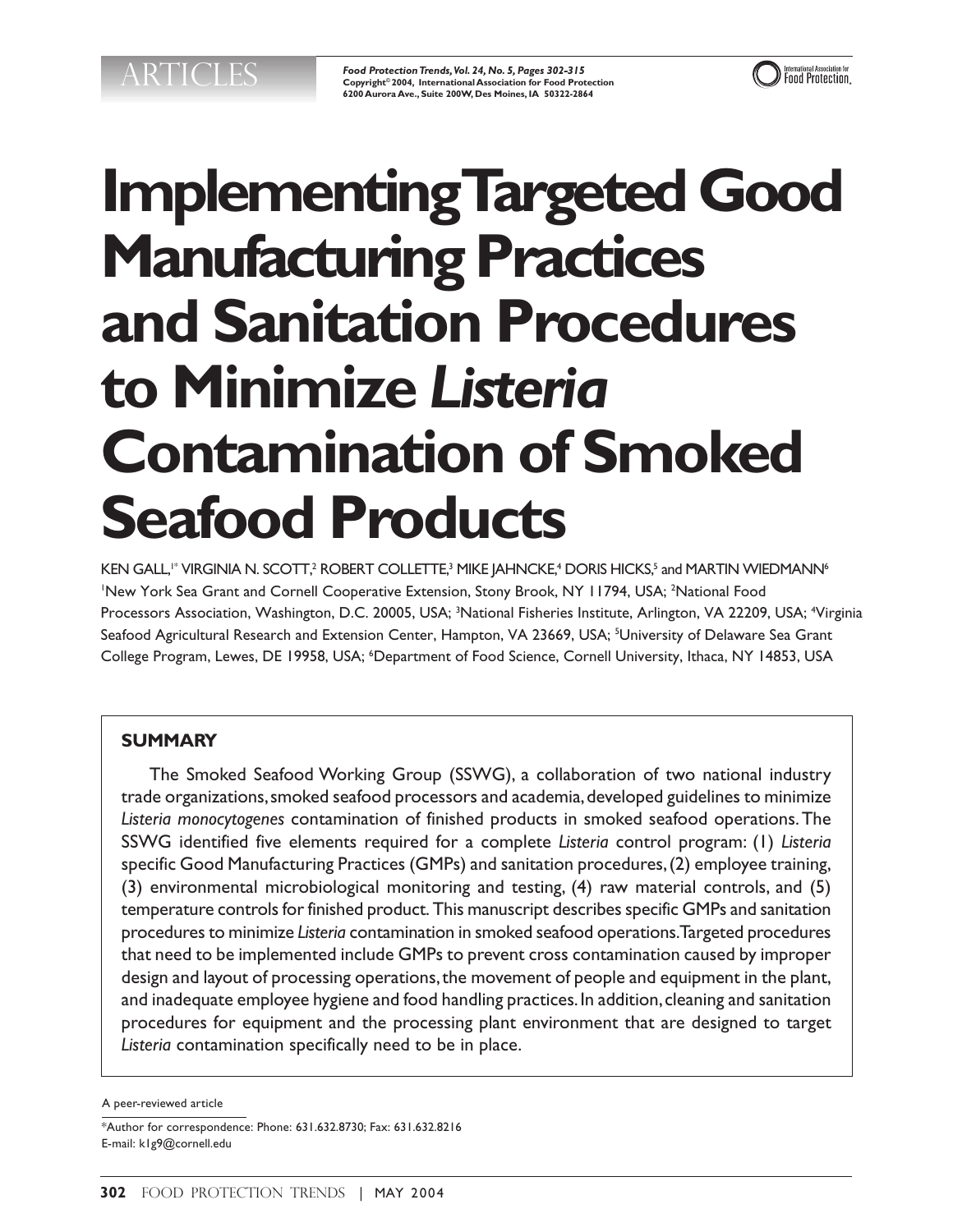#### **INTRODUCTION**

Since 2001, a collaborative effort between two national industry trade associations, representatives from smoked seafood processing companies across the US, and academia has been under way to develop guidelines for the control of the foodborne pathogen *Listeria monocytogenes* in smoked seafood manufacturing plants. The intent of this manuscript is twofold: to summarize and communicate current information on *L. monocytogenes* and appropriate measures to reduce its prevalence in smoked seafood products, and to provide guidelines for processors of smoked seafood products to help them evaluate and implement effective *Listeria* controls in their operation.

The individuals and organizations involved in this effort are working together as the Smoked Seafood Working Group (SSWG) of the National Fisheries Institute and the National Food Processors Association. Representatives of both national industry trade organizations, individuals from at least 10 smoked seafood firms, and food safety or seafood specialists from Cornell University and the Sea Grant programs in New York, Virginia and Delaware are participating in SSWG activities. The guidance developed by the SSWG is based on general guidelines for *Listeria* control in food processing plants developed by Tompkin et al. in 1999 *(41)* and the specific guidelines for smoked fish processors outlined in the Appendix of a United Nations Food and Agriculture Organization (UN/FAO) consultation report in 1999 *(17)*. The SSWG convened a series of meetings and discussions that utilized the experience and expertise of industry, the trade associations, and academic participants to evaluate and adapt existing information on *Listeria* control from Tompkin et al.*(41)* and FAO *(17)* and to incorporate new information from studies in progress *(26, 39)* to produce this set of working

guidelines for smoked seafood processors. Information and experiences from pilot studies on *L. monocytogenes* contamination patterns and controls in smoked seafood processing environments conducted by members of the SSWG *(21, 26, 33, 34, 39)* were also used to develop these guidelines. This initiative was also part of a Cornell University project to develop "control strategies for *Listeria monocytogenes* in food processing environments," funded under the National Food Safety Initiative in 2000 by the Cooperative State Research, Education and Extension Service of USDA, Project Number 00-51110- 9768.

*L. monocytogenes* is a Gram-positive foodborne pathogen that can grow in the range of 1 to 45°C (34° to 113°F) and between zero and 10% water phase salt (NaCl). Under current US regulatory policy, if any *L. monocytogenes* is detected in a 25 gram sample of a Ready-To-Eat (RTE) seafood product, including smoked seafood, the product is considered adulterated. Detection of *L. monocytogenes* in smoked fish and other RTE food products has resulted in numerous product recalls and economic loss. *L. monocytogenes* is widespread in the environment, and has been found in soil, water, sewage, and decaying vegetation. It can be readily isolated from humans, domestic animals (including pets), raw agricultural commodities, food processing environments, and the home *(37).* The organism is found in a wide variety of foods, including meats, poultry, vegetables, dairy products, and fishery products *(10, 19, 31, 37)*. It has frequently been isolated from smoked seafood *(7, 11, 19, 23, 29)*. A reported prevalence of 6–36% in RTE cold smoked salmon and cooked fishery products has raised concern about the public health impact associated with the presence of *L. monocytogenes* in these foods *(3)*. While *L. monocytogenes* present in raw fish

may survive process treatments typical for many minimally processed seafoods, such as cold-smoked products *(13)*, contamination from the processing plant environment during or after processing appears to be the major source of finished product contamination for smoked seafood, as well as for other RTE foods *(2, 21, 26, 33, 39, 40)*.

Because *L. monocytogenes* is ubiquitous, there can be constant reintroduction of the organism into the plant environment. Contamination of smoked seafood that supports growth of *L. monocytogenes*, even with small quantities of this organism, is a particular concern because of its ability to multiply at refrigeration temperatures during storage. Farber *(15)* reported that moderate to severe temperature abuse of contaminated fish products may greatly enhance the growth of *Listeria* spp. on fish and indicated that, because of the low naturally-occurring levels of *L. monocytogenes* found on fish, combined with the relatively short shelf life of seafood, *Listeria*-contaminated fish stored at temperatures  $\leq 4^{\circ}C$ present little risk of serious health consequences.

Although *L. monocytogenes* is frequently isolated from RTE seafood, seafood products, including smoked seafood, have rarely been implicated as a source of human listeriosis. RTE fish products have occasionally been linked to sporadic cases of listeriosis, and epidemiological evidence suggests that listeriosis has been caused by smoked mussels *(4)*; "gravad" trout *(14)*; and smoked trout *(30)*. At least some *L. monocytogenes* subtypes present in RTE foods may have limited pathogenic potential for humans *(34, 40)*. However, because of the potential for serious illness, and even death, in susceptible individuals, it is prudent for industry to take measures to minimize the potential for *L. monocytogenes* contamination of RTE smoked seafood.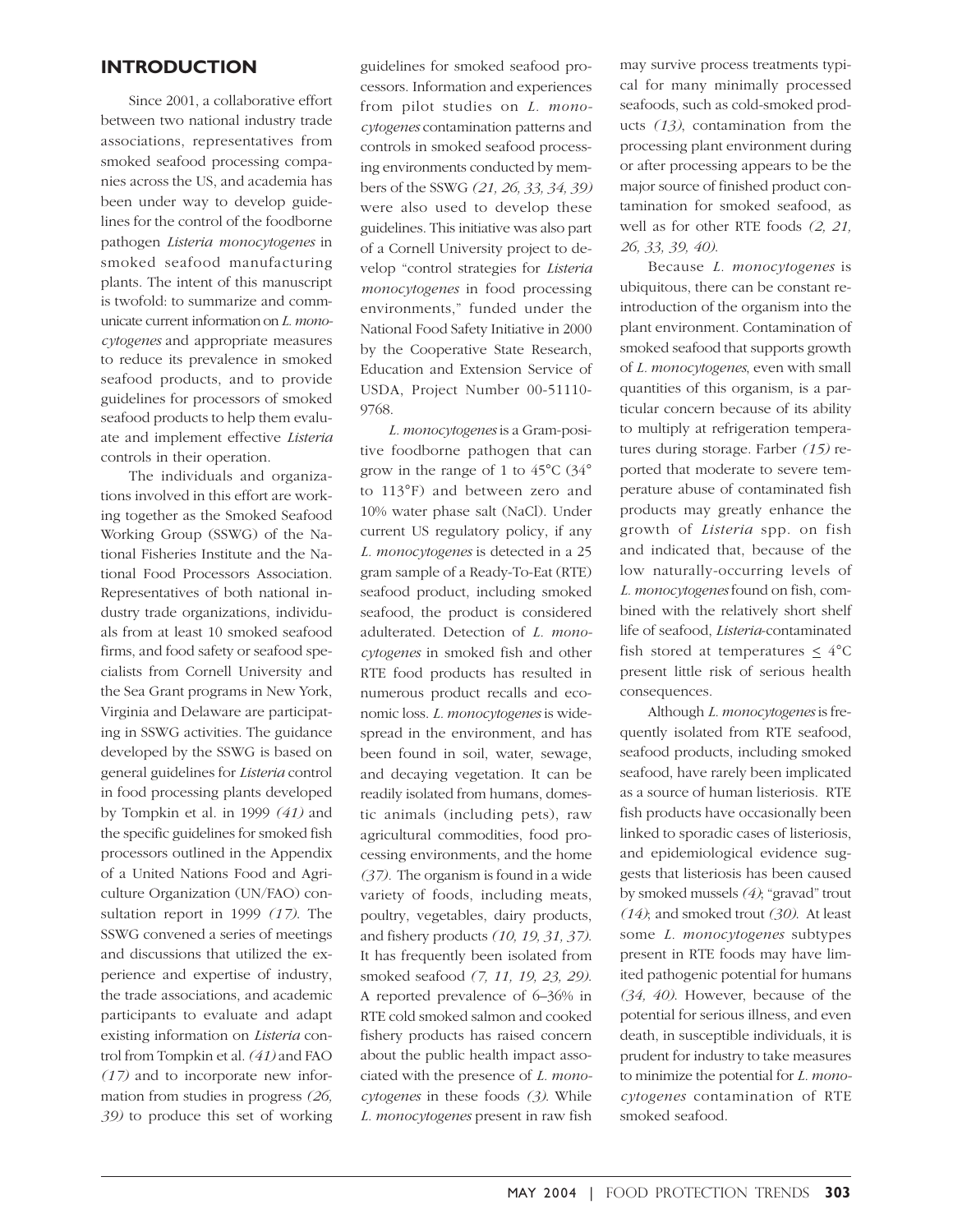# *LISTERIA* **IN THE PROCESSING PLANT ENVIRONMENT**

*L. monocytogenes* can survive in non-host environments, including processing plants. *L. monocytogenes* may be introduced into processing plants via a variety of routes, including raw materials, employees' shoes or clothes, containers (e.g., boxes, crates, carts, pallets) and equipment. *L. monocytogenes* tolerates and can grow in conditions (e.g., refrigeration temperatures and high salt levels) that prevent the growth of many other foodborne pathogens. *L. monocytogenes* also has the tendency to establish persistent resident populations that colonize niches in the plant *(21, 26, 39, 40)*. Routine sanitation procedures and general-purpose cleaners and sanitizers do not easily eliminate these resident populations.

Eklund et al. *(12)* identified incoming product as the primary source for *L. monocytogenes* contamination in smoked fish, but others report that the primary source for contamination is the equipment and processing environment *(2, 35, 42)*. Recent in-plant studies using molecular subtyping also indicate the processing plant environment, more often than raw materials, seems to be responsible for most incidences of finished product contamination for both hot and cold smoked products *(2, 8, 26, 31, 39, 42*). For example, Rørvik et al. *(35)* and Autio et al. *(2)* reported a low prevalence of *L. monocytogenes* on incoming raw fish, with approximately one-third of finished product and environmental samples testing positive for *L. monocytogenes*. Similarly, Vogel et al. *(42)* found that although no *L. monocytogenes* was detected on any incoming raw fish, the pathogen was isolated from product collected immediately after slicing. In addition, an Institute of Food Technologists (IFT) expert panel concluded that reduction of *L. monocytogenes* in the processing plant was directly dependent on adherence to

Good Hygienic Practices (GHPs) and Good Manufacturing Practices (GMPs) *(22)*. Areas in the processing plant that were identified as requiring particular attention include the brine, injection needles, and slicing equipment.

Studies using molecular fingerprinting techniques have improved our understanding of the ecology, sources, and spread of *L. monocytogenes* and *Listeria* spp. in processing plant environments. A variety of different *L. monocytogenes* strains are found in most processing plants (including seafood plants), and individual processing facilities often harbor unique *L. monocytogenes* populations and strains. These resident populations and strains can persist for months or years in a plant, or on its products, despite sanitation protocols designed to eliminate them *(2, 8, 21, 26, 33, 36, 39, 43)*. Patterns of persistent *L. monocytogenes* processing plant contamination have been reported for a variety of food processing environments, including smoked seafood, poultry, meat and dairy foods *(1, 26, 27, 32, 33, 35, 39)*. These studies also indicated that, even though a variety of different *L. monocytogenes* may be introduced (probably daily) into the plant environment from different sources, most are eliminated by routine cleaning and sanitation. Some subtypes appear to colonize specific niches in the plant environment and persist in these niches for long periods of time. Persistent *L. monocytogenes* contamination in processing plants is a major concern for the industry and for public health. Studies using molecular subtyping of *L. monocytogenes* isolates specifically showed that subtype(s) that persisted in a plant over time were responsible for the majority of finished product contamination incidents *(26, 31)*. Another study has shown that eradication of persistent strains in a plant will reduce the risk of finished product contamination from environmental sources *(2)*. Environmental postprocessing contamination is believed to have been the source of a 1998/99 multi-state listeriosis outbreak linked to the consumption of contaminated hot dogs and deli meats. An increased level of environmental *Listeria* contamination (possibly associated with a construction event in the implicated plant) coincided with the time when product contamination with the outbreak strain first occurred. Apparently, environmental contamination was responsible for finished product contamination over an extended time period (> 4 months), thus leading to a large outbreak *(5, 6, 25)*.

Employees and processing personnel represent a potential source for the introduction of *L. monocytogenes* in the processing plant environment. Employees can serve as an indirect source of *L. monocytogenes* contamination (e.g., shoes, clothing, hands) as well as a direct source of contamination during post-processing handling of products. It has been estimated that 1–10% of healthy adults have *L. monocytogenes* present in their feces *(16, 38)*.

To verify *L. monocytogenes* controls, plants should implement a *Listeria* specific environmental monitoring program, using *Listeria* spp. as an indicator for possible *L. monocytogenes* contamination *(40, 41)*. Each plant-specific monitoring plan should identify areas to be sampled for *Listeria* spp., frequency of sampling, and actions to be taken when *Listeria* spp. is detected. This aspect of a *Listeria* control program will be covered in a subsequent manuscript in this series.

# **DEVELOPING AND IMPLEMENTING A** *LISTERIA* **CONTROL PROGRAM**

Implementation of an effective *Listeria* control program is a long-term commitment. The SSWG identified at least five key elements that need to be included in an effective *L. monocytogenes* control program for RTE seafood products. These elements are: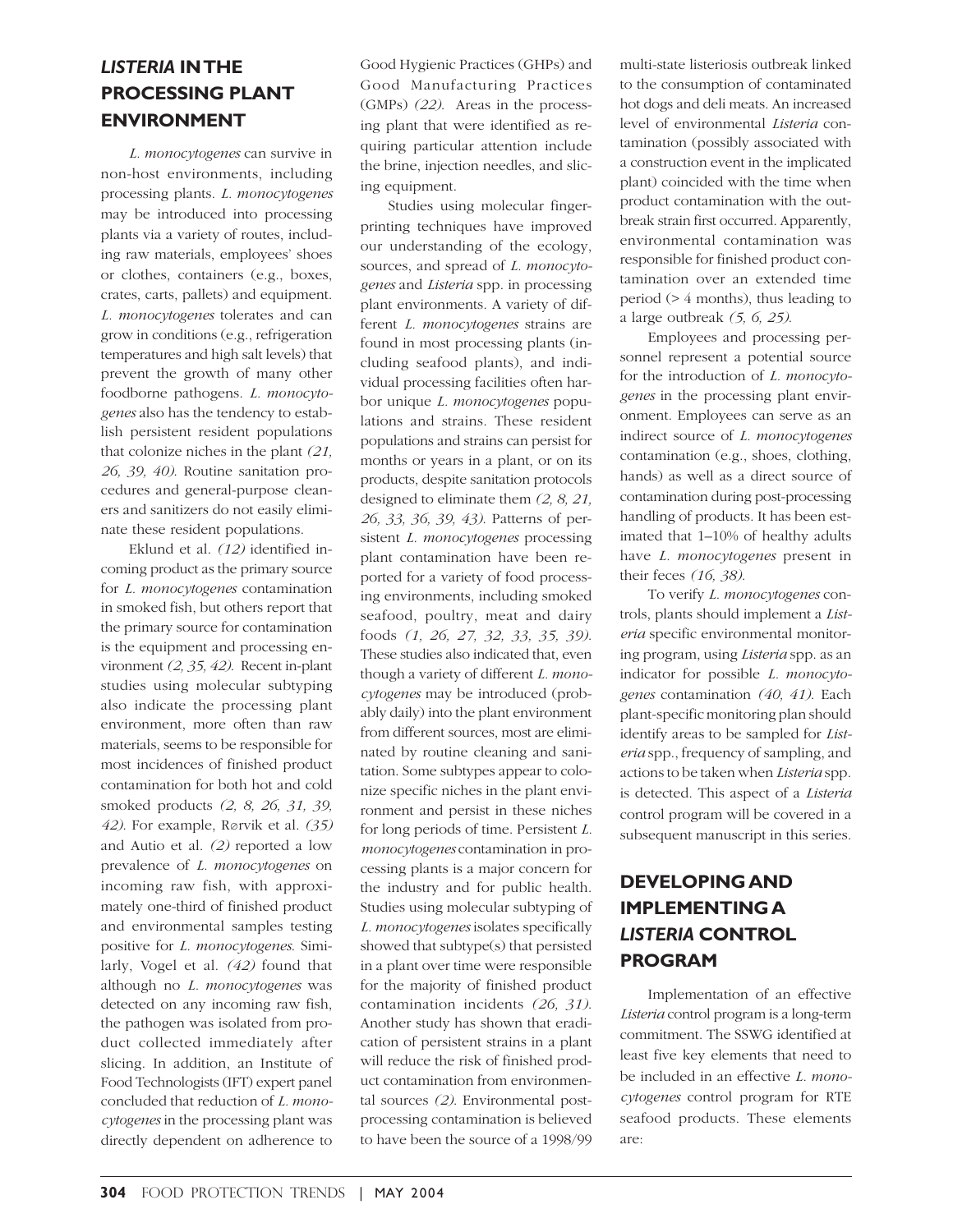- (1) Targeted GMPs and Sanitation Procedures for *Listeria*
- (2) Training of Plant Personnel
- (3) Environmental Monitoring and Testing
- (4) Raw Material Controls
- (5) Refrigeration of Finished Products (preferably below 38°F (3°C)

Each plant should decide how to implement these control elements over time and refine them as experience is gained. Developing and implementing an effective *Listeria* control program requires a long-term commitment by both plant management and all employees. For most processing plants, components of all five elements of the control program suggested by the SSWG will be needed to effectively minimize *Listeria* contamination and growth in finished products. It is important to establish both an immediate and a long-term strategy for the development and implementation of a *Listeria* control program in each plant.

GMPs that include effective sanitation procedures and procedures to prevent cross contamination are the foundation of an effective *Listeria* control program. As a first step in the process of developing and implementing a *Listeria* control program, a team of employees from a plant should evaluate the operation and identify where *Listeria* contamination problems are most likely to occur and what improvements or changes are needed to prevent product contamination. If the team has insufficient expertise to make this evaluation, outside experts may be needed to assist. A plan should be developed outlining specific changes that are needed in the process flow, facility design and layout, processing procedures, and equipment to adequately control *Listeria* contamination. A realistic timetable to implement these changes should be developed. An environmental *Listeria* monitoring and

testing program should also be developed and implemented before *Listeria* controls are implemented and finalized. Data collected during this monitoring phase will help the plant's team evaluate the impact of the proposed changes as they are implemented and ensure that any necessary adjustments are made to focus control efforts on higher risk areas of the operation and/or areas that have existing *Listeria* contamination problems.

# **CROSS CONTAMINATION PREVENTION**

Raw seafood may contain *L. monocytogenes*, although the presence of the organism and the levels of contamination can vary widely *(21, 26, 31, 39)*. Raw products should be treated as though they are contaminated, and steps should be taken to prevent cross-contamination from raw product and raw product handling areas to areas where exposed finished product is handled, in order to eliminate or reduce the potential for finished product contamination.

The following key control measures adapted from Tompkin et al. *(41)* and FAO Fisheries Report No. 604 *(17)* should be evaluated in each plant's unique environment to minimize the potential for movement of environmental *Listeria* contamination within the plant and to prevent cross contamination of products and product contact surfaces.

# **DESIGN AND LAYOUT OF PROCESSING OPERATIONS**

#### **Processing zones**

Processors should consider how to establish successively "cleaner" zones, or zones with decreasing levels of contamination, within the processing plant as the product moves through the entire process. Areas where raw products are received, stored and processed should be considered the "dirtiest" zones, where potential environmental contamination levels are highest, with decreasing levels of environmental contamination for intermediate processing steps. Areas where exposed finished products are handled (e.g., storage after smoking, slicing, weighing, packing) should be the "cleanest" zones, where environmental contamination levels are lowest.

#### **Product and traffic flow**

A linear flow of product through the operation, from the raw ingredients to the finished product, should be established to the extent possible. The location of each processing step and the equipment used at that step should be evaluated and the process flow should be rearranged (e.g., by re-locating equipment) to ensure adequate separation of raw from RTE smoked seafood. Separation of operations involving raw, semi-finished and finished products and control of traffic flow patterns between these areas of the operation are needed to prevent *L. monocytogenes* from being transferred from the "dirty," or "raw," side of the operation to the "clean," or RTE side. Using a designated color code for employee attire and equipment in the raw area and a different color code for the RTE area can facilitate monitoring and control of traffic in the plant. Raw or in-process products and exposed (unpackaged) finished products should not be handled in the same area at the same time. If raw or in-process products are handled in or near areas where exposed finished product will be handled, a procedure should be established to ensure that the area will be thoroughly cleaned and sanitized before exposed finished products are handled. Another alternative would be to establish physical barriers, or separate processing rooms if necessary, to prevent contamination. The potential for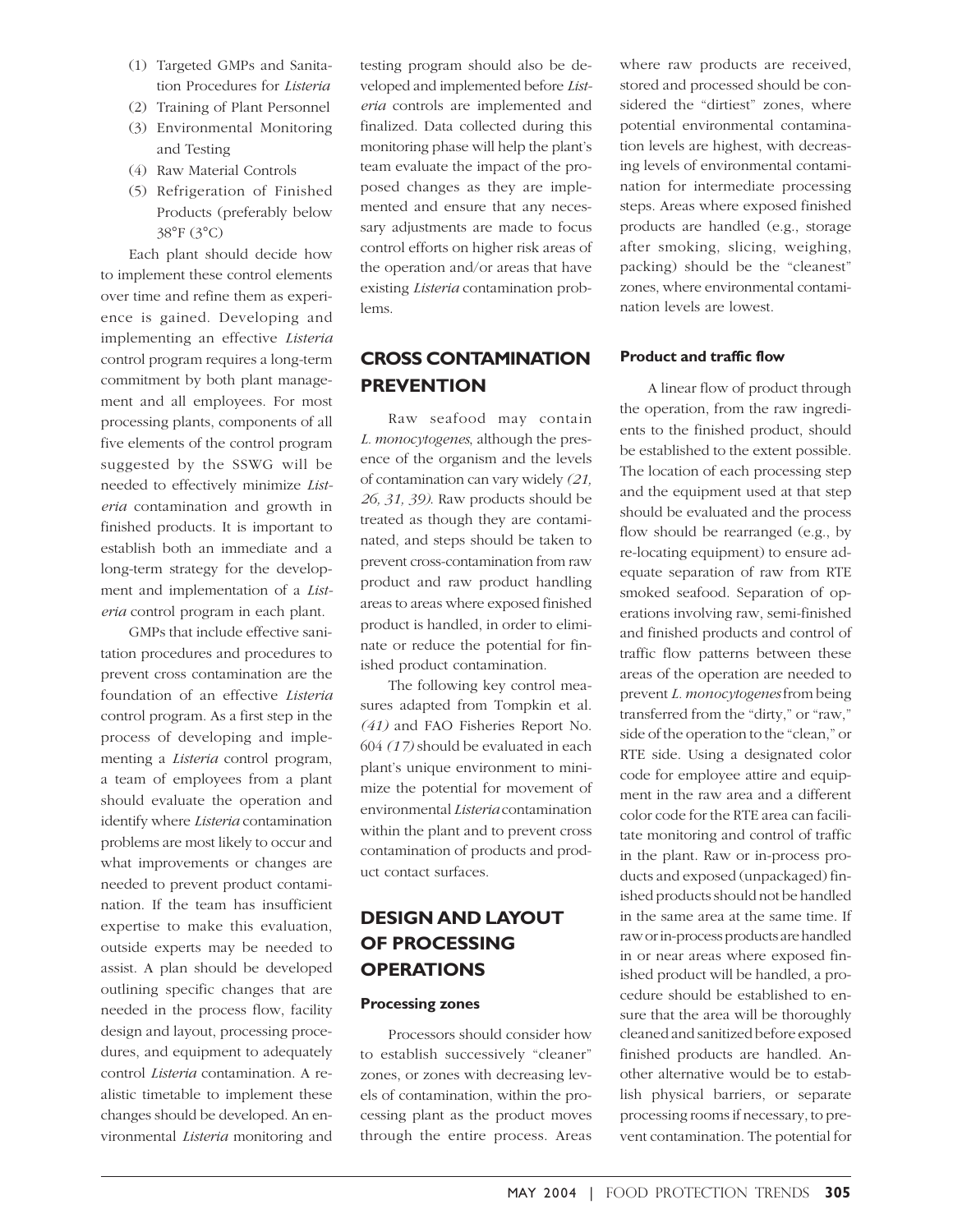*L. monocytogenes* to be brought back into a clean environment where finished products are handled should be a primary concern. This may occur as a result of traffic into and out of the raw product and finished product handling areas as people and equipment, such as trolleys and forklifts, enter from more contaminated points in the operation, or as a result of nonroutine activities such as unscheduled equipment maintenance.

#### **Wet processing environments**

Efforts to control the movement of *Listeria* from one area of the plant to another can be more difficult if the plant environment is wet. When processing fishery products, at least some processing steps may require significant amounts of water. In a smoked fish operation, these steps could include thawing frozen raw materials, as well as raw material preparation steps such as filleting, trimming, brining, rinsing, and hanging or racking wet brined fillets or whole fish for smoking. The areas in which these operations occur are likely to be areas where floors are wet and the humidity is high during production. These wet and humid areas of the plant should be isolated to the extent possible from areas of the plant where exposed finished RTE products are handled and processed. Processing steps such as slicing and packaging finished products should be conducted in an environment that is as dry and clean as possible to help minimize the risk of finished product contamination.

#### **Product movement at the smoking step**

The smoking step is one point in a smoked fish operation where raw and finished products are likely to be in close proximity when they are moved into and out of the smoking chamber. The movement of raw prod-

uct into and out of the smokehouses and the coolers should be monitored to assess the potential for cross contamination. Standard Operating Procedures (SOPs) should be established to ensure that raw products being moved into the smokehouse or out of refrigerated storage do not contaminate finished products that are being moved out of the smoking chamber(s) and into refrigerated storage. Separation may be temporal (e.g., by ensuring that raw and finished products are not handled or moved at the same time) or physical (e.g., by separating raw and finished product areas by distance or by using barriers such as walls or controlled entries and exits) to prevent cross contamination.

# **PROCEDURES TO PREVENT CONTAM-INATION IN RTE AREAS**

# **Contamination sources in RTE areas**

Potential contamination sources and vehicles for the entry or movement of *Listeria* into areas where exposed RTE finished products are handled should be evaluated. Any direct entry from the exterior of the plant to any RTE area should be eliminated or prohibited from use to minimize the introduction of microorganisms such as *L. monocytogenes* from outside the plant into RTE areas. Pallets, boxes or other items from outside the facility should not be brought into RTE areas of the plant. Where possible, overhead fixtures or other structures should be removed from areas where RTE products are handled, particularly if these structures are located over exposed product and food contact surfaces. Dust and condensate can collect on these structures and contaminate food contact surfaces or RTE products directly. If these structures cannot be avoided, the product and/or the line should be

shielded, and overhead fixtures and pipes should be cleaned and sanitized regularly (at least weekly) to prevent them from becoming a source of contamination. Trench drains should be avoided when possible. If trench drains are used, there should be no connection between trench drains from the "dirty" or "raw" side of the plant and those in the "clean" or RTE side.

#### **Equipment movement between raw and RTE areas**

The movement of equipment into and out of areas where exposed RTE products are handled should be monitored and managed to prevent the spread of *Listeria* contamination during the workday. Separate equipment, utensils, trash barrels, and cleaning tools that are labeled or colorcoded (e.g., to facilitate monitoring and ensure that they are used in their assigned areas) should be used in RTE areas of the plant. Containers, tubs, or totes used for storing or transporting finished products should be designated for that use only and should not be used in other ways. These portable items should also be appropriately labeled or color-coded, and cleaned and sanitized after each use. Using separate color-coded or labeled carts, racks, totes, or other portable items that are used only in RTE product areas can minimize the potential for errors that could lead to contamination of exposed finished products. If any of these items move from one area to another, proper controls must be in place to prevent the transfer of contamination from one area to another. Controls may include using chemical foam or other barriers for carts and racks at the entrance to RTE areas, the use of sanitizer sprays on cart or rack wheels, and special procedures to clean and sanitize racks, tubs, totes or other equipment used in raw areas and then moved to RTE areas of the plant.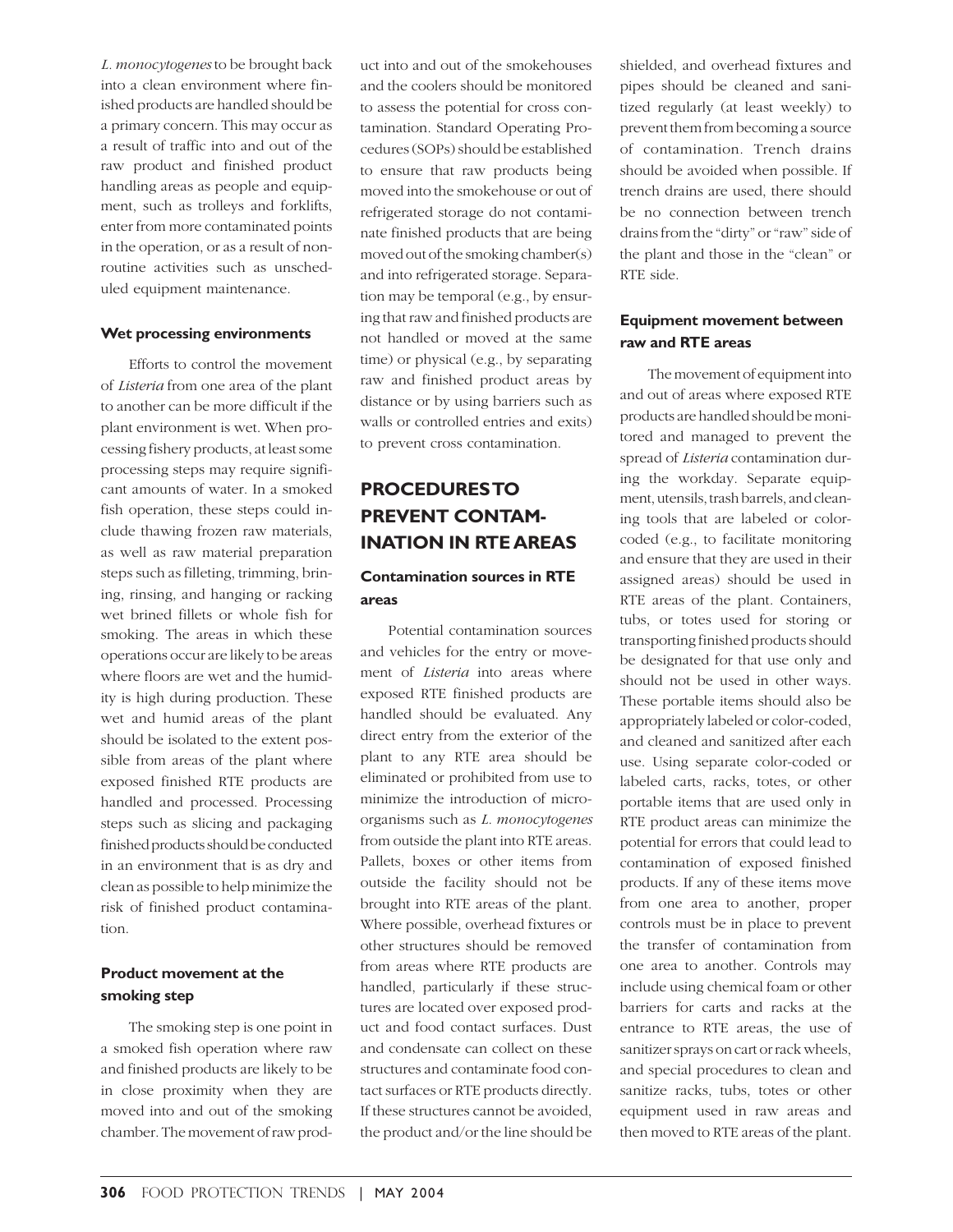## **Preventing contamination during production**

Finished product areas should be routinely monitored throughout the workday to ensure that conditions are adequate to prevent finished product contamination. Standing water in all areas of the plant, and particularly in the RTE areas, should be removed as soon as possible to prevent transfer of bacterial contamination to product from carts and shoes that have tracked contaminated water through the plant. Hoses should be hung, stored properly, or removed in areas where RTE products are exposed before start of operation each day. Plants should have washing areas and systems designated for equipment used in the RTE area, and these systems should not be used for equipment from the raw processing area. If only one equipment washing and cleaning area is available in a plant, equipment from the raw and RTE areas of the plant should not be handled or stored in this area at the same time, and the washing area must be cleaned and sanitized before any RTE equipment is handled, cleaned and sanitized in this area.

#### **Chemical barriers and footbaths**

Chemical foam barriers or footbaths can be used to minimize the spread of contamination from raw areas to RTE areas of the plant. Footbaths or foam barriers should be properly installed, maintained, and monitored or they will not be effective and can even become a source of contamination. These chemical barriers should be located at all entrances to RTE areas of the plant. It is important to monitor and maintain proper sanitizer concentrations in footbaths and foam barriers to ensure that they are effective. Quaternary ammonia sanitizers (quats), iodophors, or other products especially formulated for

*Listeria* control should be used. Manufacturer recommendations for this use (foot baths or foam barriers) should be followed when determining the proper concentration, monitoring frequency, and timing of application for foam barriers. Chlorine is not recommended since it can quickly become inactivated. Shoes or boots should be kept clean, since footbaths or foam barriers will not be ineffective if boots or shoes are carrying large amounts of organic material (e.g., compacted dirt or seafood waste).

# **EMPLOYEE POLICIES TO PREVENT CONTAM-INATION OF RTE AREAS**

#### **Personnel policies and training**

Smoked seafood processors should establish personal hygiene practices and policies with *L. monocytogenes* control as a major objective. Employee training in GMPs is necessary; along with specific controls or policies related to employee movement in the plant and procedures to minimize the potential for employees to bring contamination into RTE areas. Control measures for employee hygiene and traffic management are likely to be most stringent in areas where exposed finished products are handled or processed. All company policies and procedures related to employee hygiene, food handling practices, and employee movement in the plant need to be included in employee training programs for *L. monocytogenes* control. Employees not directly involved in processing (e.g., maintenance staff, equipment technicians, the cleaning and sanitizing crew, managers, sales staff, and other office personnel) should be included in training programs, since they can cause significant problems if they do not understand and follow GMPs and company policies and proper practices designed to prevent *Listeria* contamination.

#### **Employee attire**

Personnel policies and procedures should be developed and implemented to ensure that employee attire does not contaminate RTE products. Employees who handle RTE products must use clean gloves, smocks, and aprons to minimize product contamination. Disposable gloves, aprons, arm covers, hair covering and/or beard covers should be used in RTE areas. All disposable items should be discarded when leaving the work area and replaced with new items when returning. Personnel procedures should also ensure that all employees and visitors who enter areas where exposed finished products are handled wash and sanitize their hands and put on clean outer garments such as disposable smocks or aprons, hair covering, and shoe covers or work boots.

#### **Employee traffic**

The movement of employees into and out of areas where exposed RTE products are handled should also be monitored and managed to prevent the spread of *L. monocytogenes* contamination during the workday. The movement of employees into and out of RTE areas should be limited where possible, and when movement is necessary, appropriate precautions must be taken to prevent the spread of contamination. Precautions may include changing outer garments, washing hands, and changing into clean smocks, gloves, and boots before entering the RTE area. Color-coding of employee attire can be useful to facilitate monitoring and to help manage the movement of employees into and out of RTE areas. Maintenance personnel, sales, office or other nonproduction staff must also follow these procedures that prevent the inadvertent transfer of *L. monocytogenes* from the raw to the RTE side of the operation.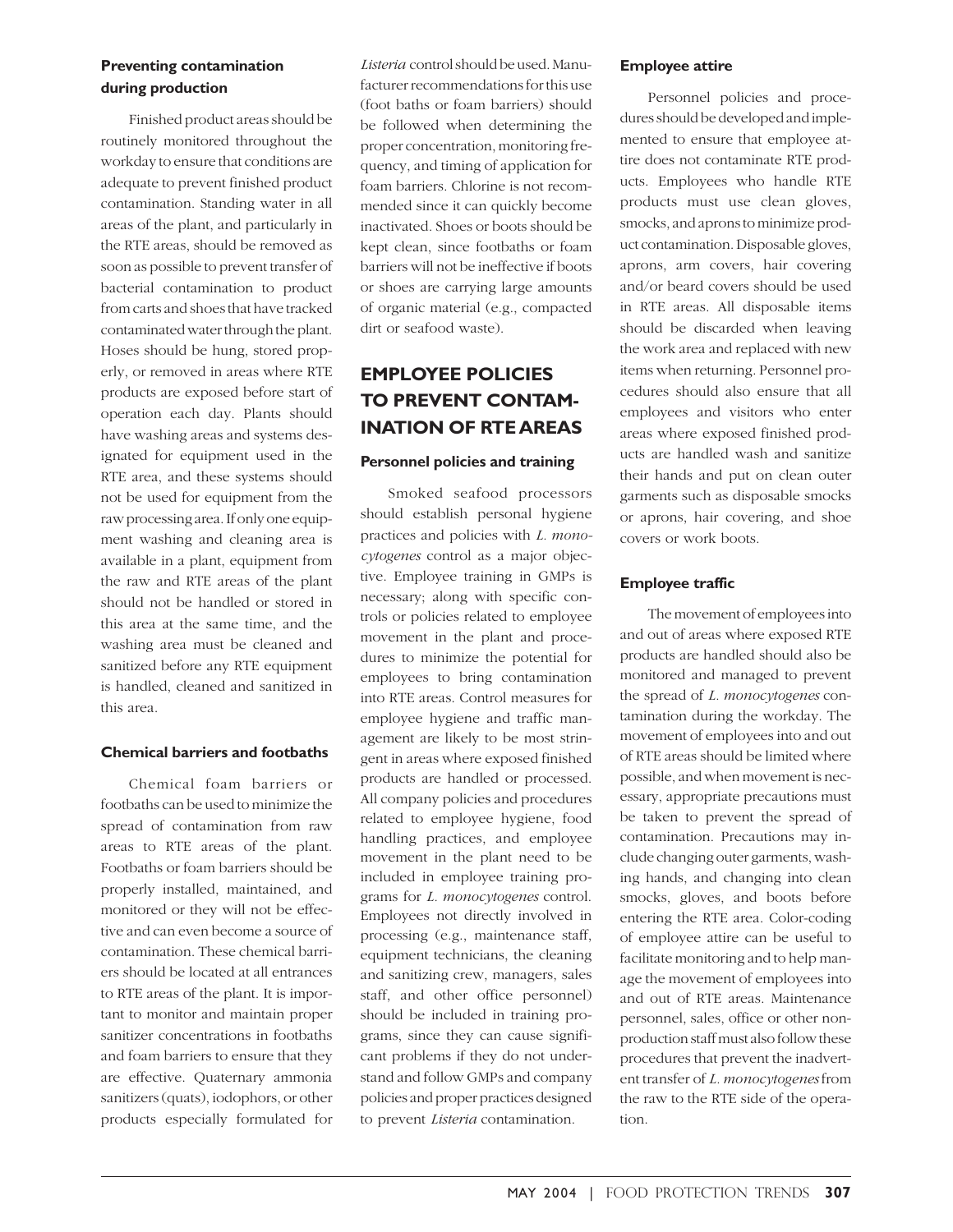#### **Hand washing and other employee facilities**

An adequate number of easily accessible and properly equipped and maintained hand washing and sanitation stations should be available in all areas of the plant. It is particularly important to locate hand-washing facilities in areas where exposed finished products are handled, as well as at all entrances to RTE finished product areas. Policies that ensure that hands are washed and sanitized properly or gloves are changed when an unclean surface is touched must also be implemented and monitored. All employees (including those not directly involved in processing activities) should be trained to ensure that they understand the importance of proper hand washing, how to wash their hands and/or gloves properly, as well as when to wash their hands and/or gloves. Plant management must also provide restrooms and break rooms that are easily accessible and located in areas that minimize the potential for contamination of food processing or handling areas. Policies, including appropriate monitoring procedures, should also be developed to ensure that personal items are not allowed at work stations and that equipment, soiled clothing, or food is not stored in lockers.

# **TARGETED SANITATION PROCEDURES**

Sanitation procedures targeting *Listeria* should focus on the most likely sources of direct product contamination. Processors will need to assess where exposed products are likely to become contaminated along the product flow. The highest potential risk is likely to occur in areas where exposed finished products are handled. Many different areas in the processing plant environment can become indirect sources of *Listeria* contamination. Such areas can harbor the organism and, under certain conditions, can contaminate product contact surfaces or the product itself. Minimizing the presence of *L. monocytogenes* in the environment can reduce the risk that finished RTE products or product contact surfaces will become contaminated. The importance of different areas of the processing plant as a potential *L. monocytogenes* contamination source will vary depending upon the age and condition of the facility, the type and location of processing procedures conducted, the temperature and humidity of the plant environment, and the raw materials used.

It is possible to have random isolated contamination with *L. monocytogenes* from the environment even if a plant has an effective control program *(26, 40)*. However, contamination is more likely to occur after the organism has become established in a niche, where it is not easy to eliminate with routine cleaning and sanitizing procedures *(21, 26, 39)*. If equipment that contains a niche harboring *L. monocytogenes* is operated, bacteria may be dislodged from the niche and become deposited on equipment or other surfaces. As product moves over or through the equipment, it can become contaminated. Identifying *L. monocytogenes* niches and eliminating them can correct this situation.

## **Identifying and eliminating** *Listeria* **contamination sources**

A number of studies have identified sites likely to be potential persistent reservoirs of *L. monocytogenes* in the processing plant environment of smoked seafood and other RTE foods *(9, 17, 21, 23, 26, 33, 35, 39, 40, 41)*. Table 1 provides a list of sites, equipment, or materials that have been found to be frequent or intermittent sources of *L. monocytogenes* contamination. This list of contamination sources and the following procedures

for equipment design and maintenance were developed using information from Tompkin et al.*(41)*, FAO Fisheries Report No. 604 *(17)*, and Lappi et al. *(26)*.

## **Equipment design and maintenance**

Each processing facility must examine and evaluate the equipment used in the facility, its location, its condition, and how easy it is to clean and sanitize to prevent persistent *L. monocytogenes* contamination sources from becoming established, and to ensure that sporadic contamination is eliminated with routine cleaning and sanitizing procedures**.** The design of any new or replacement equipment should be evaluated from a microbiological and sanitation viewpoint. Quality control and sanitation personnel should be included in equipment design and purchase decisions to ensure that sanitation considerations are evaluated before purchasing decisions are made.

All equipment should be evaluated to ensure that there are no crevices, cracks, rough seams, unsealed joints, pitted or corroded surfaces, or hollow areas where water and food debris can collect and serve as harborages for *L. monocytogenes*. Equipment design should minimize the use of nuts, bolts, and threads, as they can be a particular problem with respect to niches for *L. monocytogenes.* Properly designed equipment should not contain nuts and bolts in any location that could directly or indirectly contaminate products during operation. Nuts and bolts that could be an indirect contamination source should be routinely removed for cleaning and sanitizing. Equipment, platform framework, table legs, machine platforms, or conveyor rollers that are hollow should be avoided because hollow areas provide an opportunity for water and food particles to collect and harbor *L. monocytogenes*. Hollow rollers on conveyors and any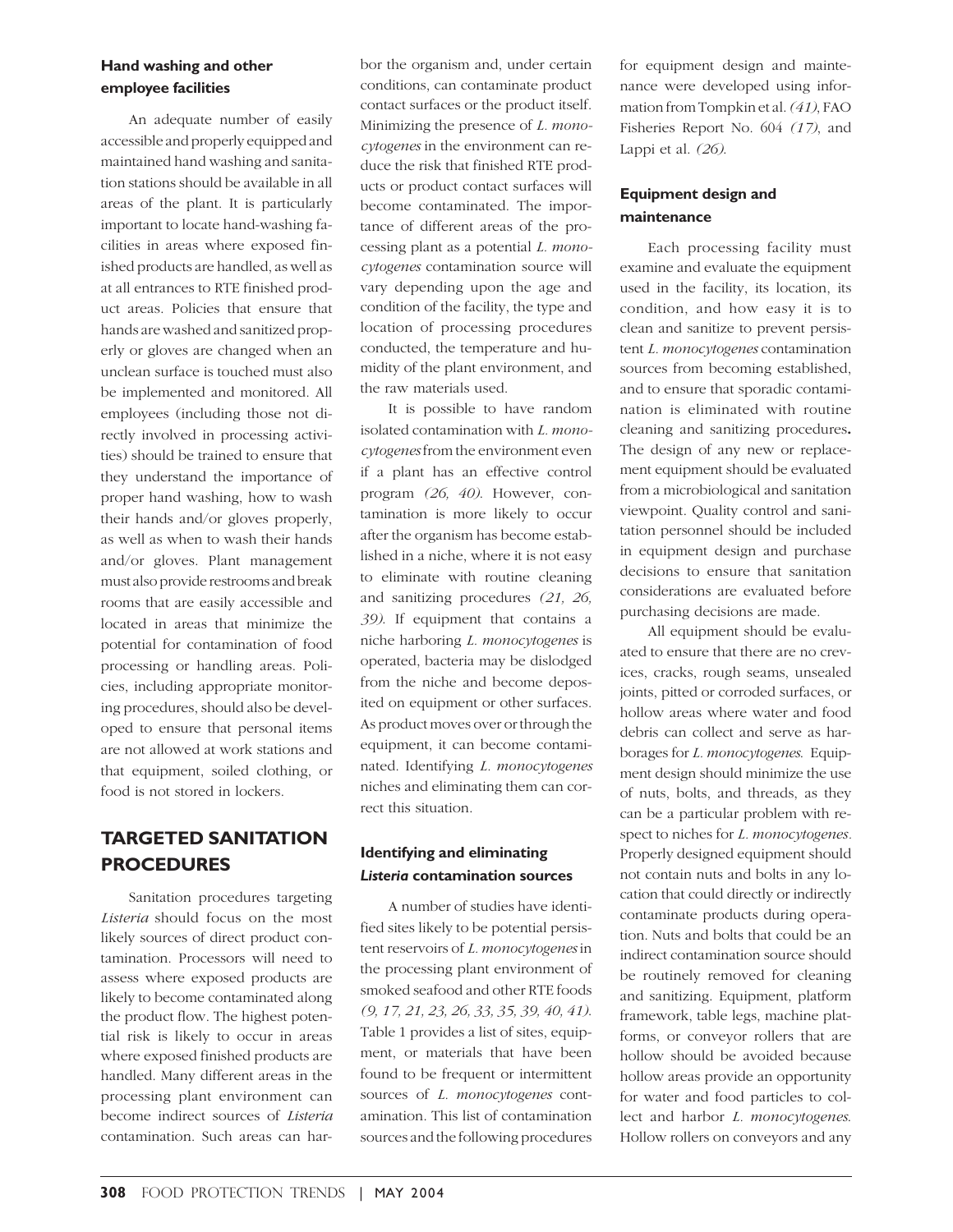#### **TABLE 1. Potential sources of** *L. monocytogenes* **contamination in smoked seafood plants\***

Air curtains

| Air filters through which compressed air must pass (especially if poorly<br>maintained)  |
|------------------------------------------------------------------------------------------|
| Brining solutions and brine injection equipment                                          |
| Ceilings and overhead structures                                                         |
| Cleaning tools (e.g., sponges, brushes, floor scrubbers)                                 |
| Condensate                                                                               |
| Containers (e.g., bins, tubs, baskets, totes) used for raw or RTE products               |
| Conveyances (e.g., trolleys, carts, hand trucks, pallet jacks) including<br>their wheels |
| Conveyor belts, especially if porous, frayed or in poor condition                        |
| Conveyor rollers that are hollow                                                         |
| Drains                                                                                   |
| Employee attire (e.g., gloves, aprons, shoes)                                            |
| Floors and floor mats                                                                    |
| Framework (metal or plastic) especially if wet, rusting, hollow, pitted<br>or corroded   |
| lce and ice makers                                                                       |
| Implements with hollow handles or other components including box<br>cutters              |
| Insulation in walls, around pipes, or in coolers that has become wet                     |
| Maintenance tools                                                                        |
| Mixers and meat-bone separators                                                          |
| Motor housings                                                                           |
| Nuts, bolts, screws and crevices in or on equipment                                      |
| On/off switches                                                                          |
| Open bearings within equipment                                                           |
| Packaging equipment                                                                      |
| Pallets (plastic or wooden)                                                              |
| Racks for transporting raw fish and finished product                                     |
| Raw fishery products                                                                     |
| Rubber seals around doors                                                                |
| <b>Scales</b>                                                                            |
| <b>Slicers</b>                                                                           |
| Skinning machines                                                                        |
| Standing water on poorly drained floors in processing areas and coolers                  |
| Trash cans and waste receptacles                                                         |
| Utensils (e.g., hand tools, knives, scrapers) that contact exposed finished<br>product   |
| Walls that are cracked and can retain moisture                                           |

\*Adapted from Tompkin et al. *(41)*, FAO Fisheries Report No. 604 *(17)*, and Lappi et al. *(26*)

other equipment that has hollow areas where water could collect should especially be avoided in areas where exposed finished products can become contaminated. Portable equipment (e.g., smoking racks, carts, dollies, slicers, tubs, totes) used for exposed product should be designed to avoid the possibility that splashing water or other residue from the floor, a likely source of *L. monocytogenes*, may contaminate products. Racks used for transporting exposed RTE product should have cover guards over the wheels to prevent spray from the wheels from contaminating the rack and product as the racks are moved.

Non-routine activities or changes in processing operations may lead to the introduction of a new contamination source. Examples include plant construction; moving or modifying a processing or packaging line; installing new equipment; or adjusting or repairing equipment during production. During construction or line re-configuration, procedures should be established to separate the construction area and to enhance sanitation efforts and environmental monitoring procedures. It is important to thoroughly disassemble, and clean and sanitize (using rigorous procedures for eliminating niches if necessary) used equipment from storage or another plant before it is brought into the processing plant environment *(28)*.

Procedures and schedules for regular visual inspection and maintenance should be developed and implemented to minimize the likelihood that *Listeria* will colonize a piece of equipment, and to reduce the number of unscheduled repairs which could contaminate equipment. When visual inspections reveal that equipment is in poor condition (e.g., damaged, pitted, corroded, or cracked) it should be repaired or replaced. Maintenance personnel should follow the same procedures described earlier for washing hands and changing outer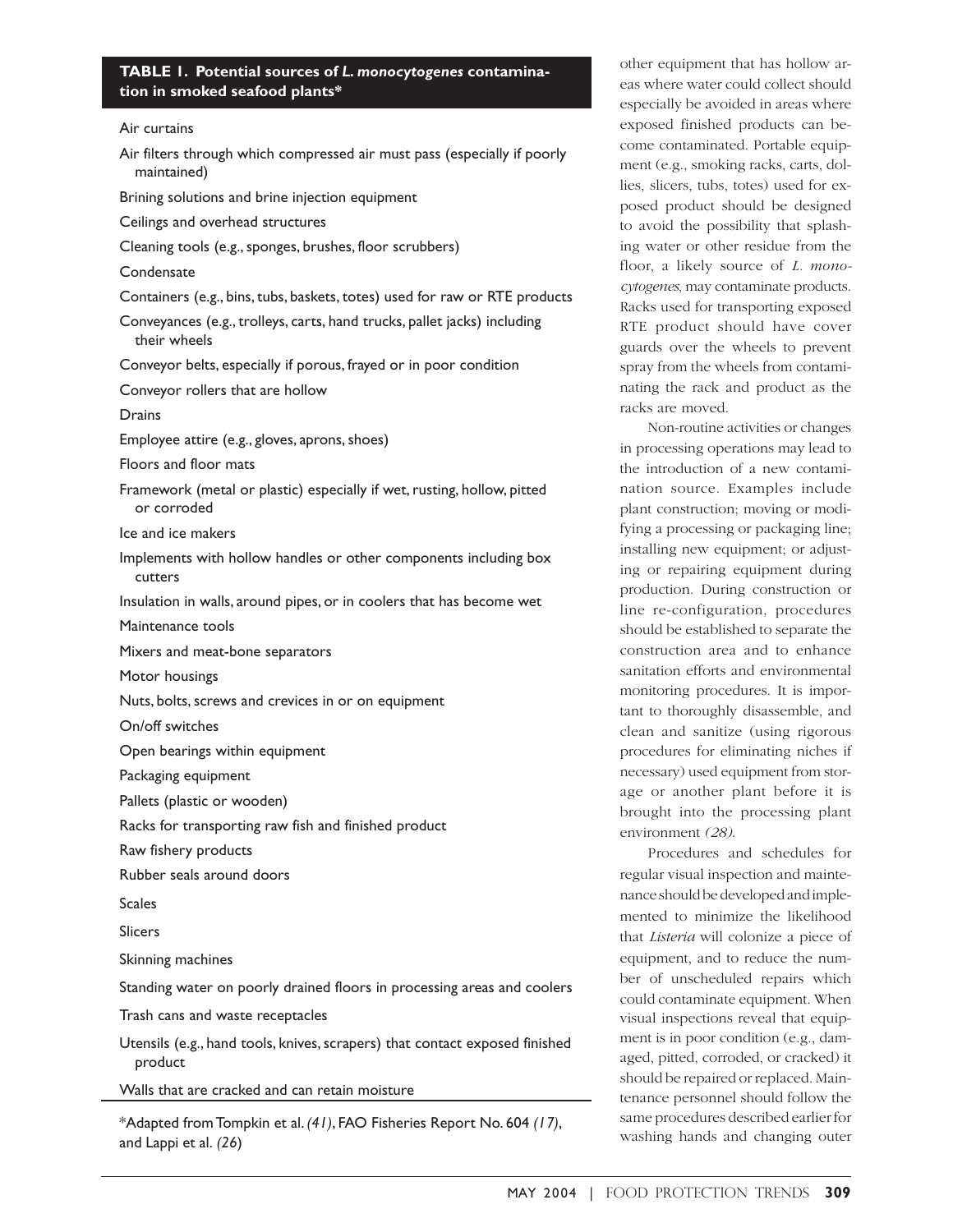garments before moving from raw material or other areas of the plant into RTE areas. Tools used for the maintenance or repair of equipment in RTE processing areas should be dedicated for that use and stored in that area. If this is not possible, maintenance or repair tools should be cleaned and sanitized prior to their use in RTE areas. All equipment should be cleaned and sanitized after maintenance or repair work is complete.

#### **Developing effective cleaning and sanitizing procedures**

The development and implementation of effective cleaning and sanitation procedures is essential for control of *L. monocytogenes*. Routine cleaning and sanitizing procedures provide the primary defense to eliminate day-to-day *Listeria* contamination from raw materials, people, conveyances, packaging and other sources. Processors should consider the type of activities conducted at each specific location, the nature and volume of the products handled in each area of the plant, and microbiological monitoring data to identify where problems are likely to occur and to help determine the required frequency for cleaning and sanitizing. Routine microbiological testing for *Listeria* can be used to determine trends, to detect a developing sanitation problem, and to demonstrate that sanitation procedures are effective.

Different cleaning and sanitation procedures may be needed for: (1) different areas of the plant such as raw material areas, finished product areas, and drains; (2) equipment such as slicers, conveyors, skinning machines, smoking ovens, coolers, and freezers; (3) conveyances such as smoking racks, trolleys, forklifts, and pallet jacks; and (4) utensils and portable items such as knives, tubs, and totes. Special procedures to clean and sanitize floor mats, as well as the wheels of carts, trolleys, and other conveyances, may also be needed since these items have been identified as a source of *L. monocytogenes* contamination *(26)*. In addition, intensive rigorous cleaning and sanitizing procedures will be needed to eliminate *L. monocytogenes* that persist in niches where the organism may have developed biofilms or communities that are attached to equipment or other surfaces, which may be difficult to eliminate. Written Sanitation Standard Operating Procedures (SSOPs) will help to ensure that sanitation procedures are adequate and clearly understood by all personnel. Written pre-operational checklists can help to ensure that all daily and periodic sanitation procedures are consistently and effectively completed.

The following specific cleaning and sanitation procedures for *Listeria* control were adapted from Tompkin et al. *(41)* and FAO Fisheries Report No. 604 *(17)*.

#### **Cleaning and sanitizing steps**

Routine cleaning and sanitizing procedures for specific areas of the plant may include the following steps: (1) remove all exposed finished products (2) dry clean to remove excess food debris, sweep, and remove trash as necessary (3) pre-rinse the equipment, (4) visually inspect equipment, (5) foam and scrub equipment, (6) rinse equipment, (7) visually inspect equipment, (8) clean the floors, (9) sanitize equipment and floors, (10) conduct post-sanitation verification, (11) dry the floors, (12) clean and put away supplies. Wet cleaning should never begin until all exposed products have been removed from the area and properly stored. Variations in a basic procedure may be needed for different processing areas (e.g., RTE product handling areas, raw product handling areas, and storage areas) depending on the activities and equipment in each area. These variations may include modifications in the timing of cleaning and sanitizing activities, the types of cleaners and sanitizers that are used, and special procedures for equipment, utensils or portable items that have a history of contamination problems or pose a higher risk of product contamination. Consistency and attention to detail are important to ensure that cleaning and sanitation procedures are effectively and efficiently controlling *L. monocytogenes* contamination*.*

#### **Practices to avoid**

Because *Listeria* is likely to be present in most plant environments, especially on floors and in areas where raw products are handled, the following activities should be avoided.

- Wet cleaning and sanitizing procedures should never be started before all exposed products are removed from the area. Floors, drains, walls, ceilings should not be cleaned during production. In plants with multiple processing lines, cleaning should not be started if another line is still operating.
- High-pressure hoses should be avoided because they are likely to generate aerosols and spread contamination of *L. monocytogenes* and other pathogens via water droplets.
- Equipment, equipment parts, tubs, racks, screens and other portable items should never be cleaned or sanitized on the floor, since floors should always be considered contaminated.
- Mid-shift wet cleanups should be eliminated, since they are likely to be counter-productive and may increase rather than decrease the risk of *L. monocytogenes* contamination. Mid-shift or periodic wipe-downs may be needed to remove product residue and keep work areas clean.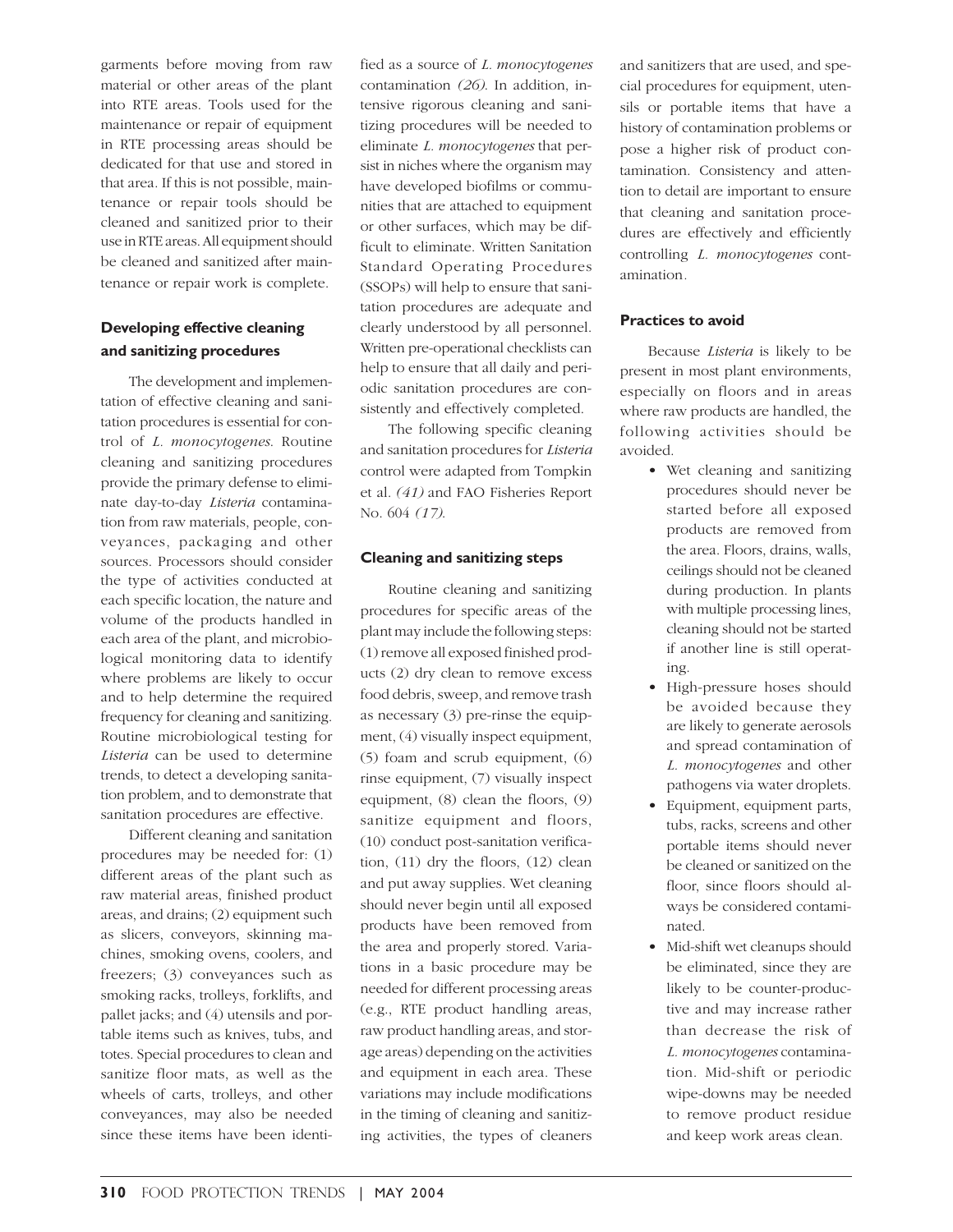• Using compressed air to remove debris from equipment during production should also be avoided. Compressed air can be a source of *L. monocytogenes* if in-line filters are not maintained or replaced on a regular basis. If it is necessary to use compressed air to remove product or other residue from equipment like packaging machines, it should be used only at the end of production, after all exposed finished products have been removed, and before cleaning begins.

#### **Cleaning procedures**

Effective cleaning procedures using appropriate cleaning agents to remove soil, protein, fat, residues, and smoke or soot need to be developed and implemented. Foam application of cleaning agents can enhance effectiveness, and enzymatic cleaners may be needed to remove organic materials prior to sanitizing. Manufacturers' instructions should be followed when determining the strength, contact time, and any special precautions (e.g., face or skin protection and the potential for equipment corrosion) that may be needed when using cleaning agents. Thorough scrubbing of all surfaces is an essential part of the cleaning process that cannot be overlooked. Consideration should be given to selecting the proper cleaning tools. Brushes, scrapers or other tools should be designed for use in food establishments and be easy to clean and sanitize. Special tools that are properly sized (e.g., long handles, properly sized brush heads) may be needed to ensure that difficult-to-reach areas or parts of equipment can be thoroughly scrubbed during the cleaning process. Special cleaning tools may also be needed for specific uses. Brushes

or other tools used for equipment and food contact surfaces should not be used to clean floors or other more contaminated areas in the processing plant environment. Using color-coded cleaning tools can help facilitate monitoring and decrease the likelihood that cleaning tools could contaminate equipment or surfaces that come into contact with food products. Sponges, mops, rags or other cleaning aids that can become contaminated during production and are difficult to clean and sanitize properly should be avoided. The cleaning and sanitation crew should be trained to ensure that the proper cleaning tools and procedures are used.

#### **Sanitizers for** *Listeria* **control**

Quaternary ammonium compounds (quats) and peracetic acid or peroctanoic acid (peracid) sanitizers, available from a number of different manufacturers, have been found to be effective against *L. monocytogenes*, including when the organisms are present in biofilms *(18, 24).* Some products (e.g., quats) leave a germicidal film on surfaces, which provides residual sanitation after the initial application. Areas that may need to be sanitized with quats, peracid or other sanitizers specifically formulated for *Listeria* control include drains, floors, floor mats, smoker racks, waste and storage containers, walls, coolers, freezers and condensate drip pans. These sanitizers are also likely to be useful for sanitizing equipment such as slicers, mixers, and de-boners. When possible, nuts, bolts or other parts should be soaked overnight in sanitizer. Caution should be used when soaking equipment parts or cleaning tools in sanitizer for extended periods of time or at higher concentrations since these treatments may cause corrosion or other damage. Rotating different sanitizers periodically can help to ensure that sanitation chemicals continue to be effective over time. Special attention is required to ensure that cleaning tools such as brushes, squeegees, wipes, etc. are properly cleaned and sanitized after they are used to ensure that they do not become a contamination source. Cleaning tools, especially those tools used for more contaminated areas of the plant such as floors and drains, may need to be sanitized with a stronger concentration of sanitizer (e.g., 600–1000 ppm quat). When higher concentrations of sanitizer are used, cleaning tools should be routinely inspected and replaced as necessary, because they may deteriorate or become pitted or corroded more quickly. After sanitization, cleaning tools should be airdried and stored properly, or stored in fresh sanitizer until they are used again. The cleaning and sanitation crew should be trained to ensure that sanitizers are used properly at the proper concentration and that sanitation procedures are conducted correctly.

#### **Sanitizing with heat or steam**

Hot water or steam sanitation is an alternative to chemical sanitation when equipment is difficult to clean or has been colonized by *L. monocytogenes*. When using heat to sanitize, it is essential that the equipment be thoroughly cleaned first so the heat does not bake the soil, protein, and fat onto the surface, making it more difficult to remove, and potentially creating an additional contamination problem in the future. If steam is used, caution should be taken to avoid the creation of aerosols containing *Listeria* and other microorganisms, which can condense on surfaces. If steam is used as a final sanitation step on equipment that is difficult to clean, the equipment should be covered before injecting steam to protect the surrounding area from contamination. Equipment can also be steamed in an oven or other cham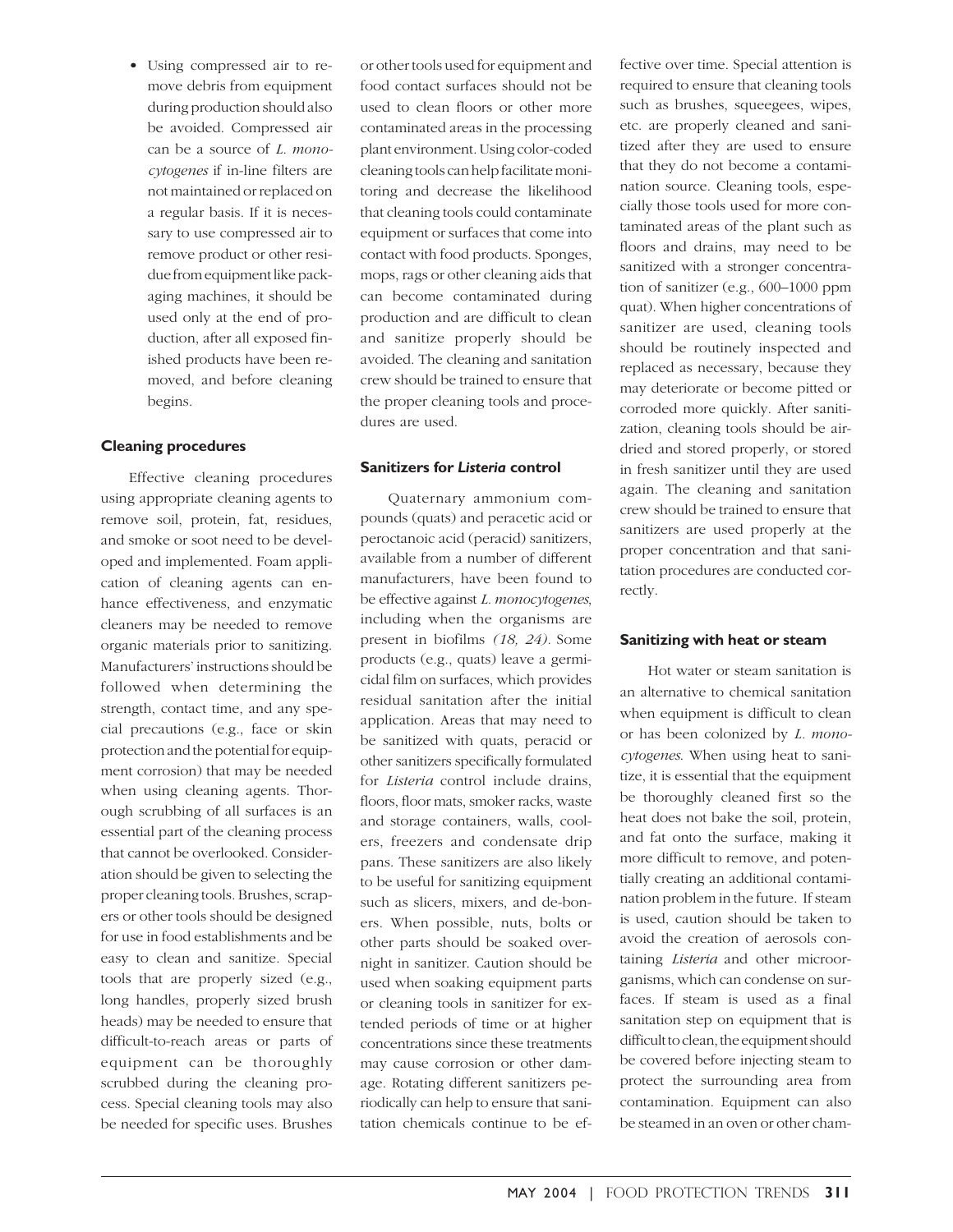ber, and equipment parts can be boiled in water. The equipment and/ or parts should reach a temperature of at least 160°F (71°C) throughout for at least one hour. Lower temperatures, from 145 to 160°F (63 to 71°C), may require a significantly longer holding time.

# **Cleaning and sanitizing equipment**

Special consideration should be given to the development of effective procedures for cleaning and sanitizing equipment and portable items that come in contact with products (food contact surfaces). Equipment may need to be disassembled prior to cleaning and sanitizing, and may need to be re-sanitized after re-assembly. It is important that all areas of equipment be thoroughly cleaned and sanitized properly after disassembly to prevent *L. monocytogenes* niches from becoming established. The application of foam detergents to provide adequate contact with equipment surfaces and vigorous scrubbing can facilitate the cleaning process. Special sanitizers may also be needed for equipment that is difficult to clean or has a history of contamination problems. Equipment parts and portable items such as utensils, trays and tubs, can be soaked and scrubbed, rinsed, and sanitized in a multi-compartment sink. Equipment parts and portable items, and utensils should never be placed or stored on the floor after cleaning, since floors are likely to be contaminated. Consideration should also be given to when equipment and portable items that come into contact with food products are cleaned and sanitized, and how and where they are stored to ensure that subsequent cleaning of floors, walls or other areas do not re-contaminate them. In some situations it may be necessary to re-clean and sanitize these items before they are used if subsequent cleaning activities may have re-contaminated them.

#### **Cleaning and sanitizing floors**

Special attention should be given to the development and implementation of effective procedures for cleaning, sanitizing, and maintaining floors. Special caustic or hydrogen peroxide-based cleaners may be particularly effective for cleaning floors. Dedicated, color-coded brushes, squeegees, etc. should be used for cleaning floors. After an initial dry cleaning, floors need to be thoroughly rinsed, using a low-pressure hose, and then sanitized. Powdered hydrogen peroxide-based cleaners or citric acid applied to certain areas of the floor (e.g., in RTE product handling areas) can be effective for controlling *L. monocytogenes* during processing, if the floor has been properly cleaned and dried first. If citric acid is used, the surface of the floor should be maintained at pH 5.0 or below for maximum effectiveness. However, these acidic conditions can cause floor deterioration that eventually will necessitate replacing the floor. Hydrogen peroxide-based materials do not have this corrosive effect.

## **Cleaning and sanitizing floor drains**

Research and experience has shown that floor drains can be the most highly contaminated sites in the processing plant environment *(20, 21, 26, 33, 39)*. *Listeria* present in the plant environment in the vicinity of a drain are likely to end up in that drain. In addition, drains are likely to be areas that *Listeria* can colonize and where *Listeria* can persist over time. Floor drains should be cleaned and sanitized in a way that prevents contamination of other surfaces in the room. Floor drains should never be cleaned during production or before all food products have been removed from the area and properly stored. Floor drain brushes should be smaller than the diameter of the drain opening to prevent the brush from splashing as it is removed during cleaning; alternatively, a splashguard could be used. Utensils for cleaning drains must be dedicated to that purpose to minimize potential for contamination of other areas of the plant. Consideration should also be given to determining when to clean drains. If floor drains are cleaned first, it may be necessary to clean and sanitize them again after cleaning and sanitizing adjacent areas. Bactericidal drain rings should be used when feasible to provide additional residual sanitation after cleaning. High-pressure hoses should not be used to clean drains or to clear a backed-up drain. Using high pressure can create aerosols that contain *Listeria* and spread this contamination throughout the processing area. Floor drains should also be designed and maintained to prevent backups. If a drain backup occurs, production must cease, the drain cleared, and the area carefully cleaned, rinsed, and sanitized. The floor should be dry before production resumes.

#### **Cleaning and sanitizing smoker racks and trolleys**

Smoked seafood and other RTE processing operations use a large number of portable racks and trolleys to transport products into and from the smoking chambers and from one area of the plant to another. Cleaning, sanitizing and storing these items is a challenge for many plants. Special cleaners formulated to remove protein, fat residue, and soot from the smoking process may be needed. Application of foam cleaners may be required to ensure adequate coverage and contact time. Sanitizing racks and trolleys may also be difficult. Chemical sanitizers can be difficult to apply and foam or fog application may be useful to ensure adequate concentrations and contact times. Manufacturers' instructions should be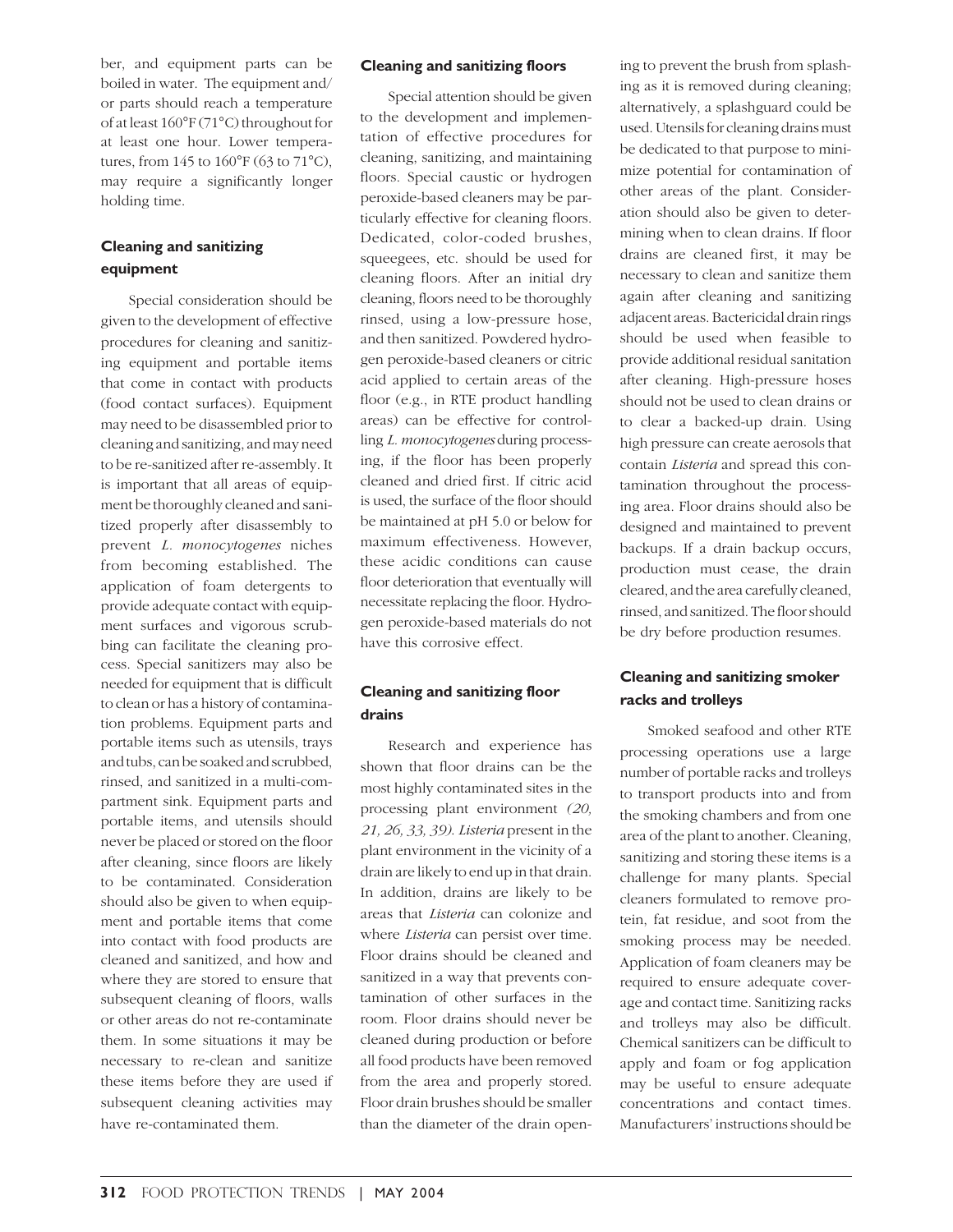followed when using chemical sanitizers. The application of heat may be an alternative to chemical sanitation. When sanitizing racks or other conveyances with heat, a special chamber or rack washer will be needed. Heat can be applied by hot water, steam, or moist heat in a rack washer, cabinet or oven. Sufficient heat should be applied for a sufficient period of time to raise the temperature of the rack to  $160^{\circ}F$  (71 $^{\circ}C$ ) or higher (see Sanitizing with heat or steam). When cleaning carts, trolleys, and other conveyances, additional sanitation measures may be needed for the wheels, as they have been shown to be a source of *L. monocytogenes* and a vehicle for moving contamination around the plant environment *(26, 39)*.

## **Cleaning and sanitizing coolers and freezers**

Infrequent cleaning of coolers used for holding RTE products may increase *L. monocytogenes* contamination problems. Coolers should be emptied and cleaned at least once a week. All exposed RTE products should be removed and/or placed in tightly sealed containers before the cleaning and sanitizing process is started. Simply covering product in the cooler will not provide adequate protection from contamination during the cleaning and sanitizing process. Keeping cooler floors, ceilings, air blower fixtures, and walls dry is also important since splashing water or condensation can be a potential source of *L. monocytogenes* contamination. Drip pans, blowers, racks and other equipment in coolers should also be cleaned and sanitized regularly. Solid forms of sanitizers (e.g., blocks or donuts of quaternary ammonia sanitizer) may be placed in the drip pan to control microbial growth after cleaning. Condensate that accumulates in drip pans of refrigeration

units should be routed to a drain with a hose. Infrequent defrosting, cleaning, and maintenance of freezers used to freeze or store unpackaged product is also a potential source of *L. monocytogenes* contamination*.* Freezers should be cleaned at least twice a year depending on production volume, use, and maintenance.

## **Intensive cleaning and sanitizing to eliminate persistent** *L. monocytogenes* **niches**

When bacteria such as *Listeria* have colonized a particular location, they are difficult to remove and are more resistant to common sanitizers. To the extent possible, equipment should be disassembled, including removing parts, nuts, and bolts to ensure that all areas can be cleaned and sanitized. Small parts should be soaked in sanitizer overnight. As noted earlier, special cleaners and quaternary ammonia and hydrogen peroxide-based sanitizers, as well as peracid sanitizers, may be more effective and should be used for eliminating persistent *Listeria* communities that are attached to surfaces, particularly when biofilms have formed. Hot water or steam sanitation is particularly useful for eliminating *L. monocytogenes* from niches (see "Sanitizing with Heat or Steam").

## **Sanitation personnel and monitoring**

Because of the importance of sanitation in *L. monocytogenes* control, trained and reliable personnel should be assigned to conduct sanitation activities, especially in areas where RTE products are handled and packaged. The sanitation crew should receive special training to ensure that they understand the procedures necessary to control *L. monocytogenes* and how to conduct them properly. Routine monitoring of sanitation activities and their effectiveness is necessary to ensure that all procedures are conducted properly and at the appropriate times. Supervisory personnel should themselves conduct routine inspections to ensure that sanitation procedures are effective and conducted properly. At a minimum, such an inspection should be conducted each day before production begins (Pre-Op) to ensure that cleaning and sanitation tasks have been completed and the facility is ready for processing. If deficiencies or problems are found in the Pre-Op inspection, they can be corrected before processing begins and minimize the potential for product contamination. Post-Op inspections, conducted after the cleaning and sanitation crew has completed its tasks, can be used to monitor the performance of the sanitation crew and as a tool to correct procedures or performance. Daily checklists completed by supervisory personnel can also help to facilitate monitoring. Microbiological or other testing procedures can provide objective measurements that can be used to further evaluate the effectiveness of cleaning and sanitation procedures and the performance of the sanitation crew.

# **SUMMARY**

The development and implementation of an effective *Listeria* control program requires a long-term commitment, consistency and tenacity. Elements of a complete *Listeria* control program are likely to include sanitation, employee hygiene and food handling procedures specifically targeted to control *Listeria,* as well as employee training, environmental monitoring and testing, and raw material and finished product controls. Targeted *Listeria* control procedures should ensure that (1) the overall plant design and process flow minimizes the potential for cross contamination; (2) traffic control procedures for people and equipment are in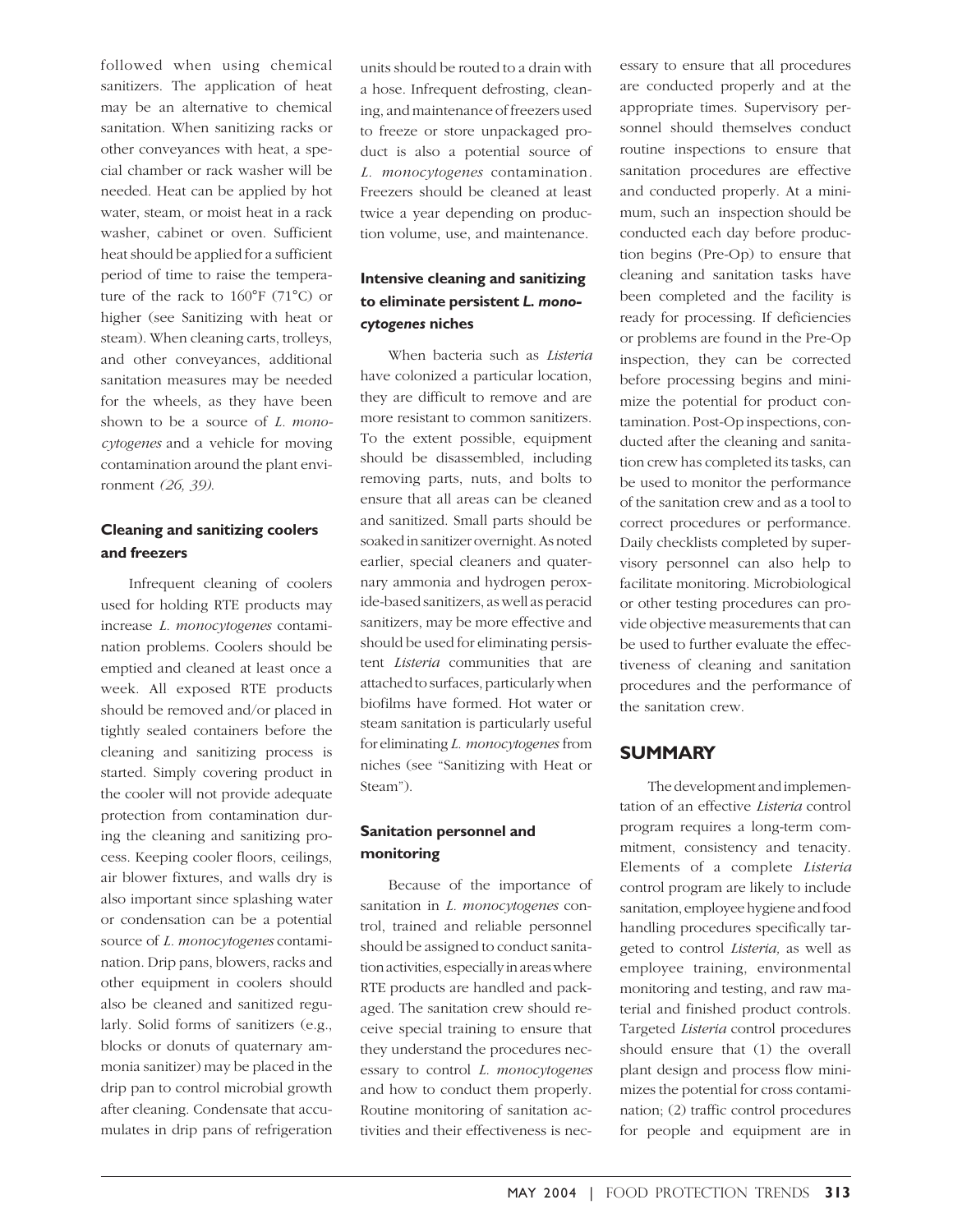place to minimize the spread of *Listeria* throughout the plant; and (3) policies and procedures for employee hygiene and food handling practices prevent contamination of finished products; (4) effective cleaning and sanitizing procedures are implemented; and (5) equipment does not contribute or harbor contamination. Smoked seafood processors can use the specific guidelines provided by the Smoked Seafood Working Group in this manuscript to assess their operation, evaluate what control measures are needed for their operation, and implement effective controls.

# **ACKNOWLEDGMENTS**

This project was supported by the Cooperative State Research, Education and Extension Service, US Department of Agriculture, under Agreement No. 00-51110-9769. Any opinions, findings, conclusions or recommendations expressed in this publication are those of the authors and do not necessarily reflect the view of the US Department of Agriculture. The authors wish to thank and acknowledge the individuals from the smoked seafood firms who participated in the Smoked Seafood Working Group, including: Frank Costanzo, Service Smoked Fish Corporation, Brooklyn, NY; Dusty Batley and Mike Strang, Ducktrap River Fish Farm, Belfast, ME; Jim Yonker, Ocean Beauty Seafood, Seattle, WA; Doug Mohar, Morey's Seafood International, Golden Valley, MN; Ken Molfese, Vita Food Products, Chicago, IL; and Dave Caslow, Acme Smoked Fish, Brooklyn, NY. The experience, expertise, time and commitment that each of these individuals contributed to this effort provides an exceptional example of the type of industry collaboration and cooperation needed to solve difficult food safety issues such as those posed by *Listeria monocytogenes* for manufacturers of readyto-eat foods like smoked seafood.

#### **REFERENCES**

- 1. Arimi, S. M., E.T. Ryser, T. J. Pritchard, and C.W. Donnelly. 1997. Diversity of *Listeria* ribotypes recovered from dairy cattle, silage, and dairy processing environments. J. Food. Prot. 60:811–816.
- 2. Autio T., S. Hielm, M. Miettinen, A.-M. Sjoberg, K. Aarnisalo, J. Bjorkroth, T. Mattila-Sandholm, and H. Korkeala. 1999. Sources of *Listeria monocytogenes* contamination in a cold-smoked rainbow trout processing plant detected by pulsedfield gel electrophoresis typing*.* Appl. Environ. Microbiol. 65:150–55.
- 3. Ben-Embarek, P.K. 1994. Presence, detection and growth of *Listeria monocytogenes* in seafoods: A review. Int. J. Food Microbiol. 23:17–34.
- 4. Brett, M.S.Y., P. Short, and J. McLauchlin. 1988. A small outbreak of listeriosis associated with smoked mussels. Int. J. Food Microbiol. 43:223–229.
- 5. CDC. 1998. Multistate outbreak of listeriosis—United States, 1998. Morbid. Mortal. Wkly Rep. 47:1085– 1086.
- 6. CDC. 1999. Update: Multistate Outbreak of Listeriosis — United States, 1998–1999. Morbid. Mortal. Wkly Rep. 47(51):1117–1118.
- 7. Cortesi, M. L., T. Sarli, A. Santoro, N. Murru and T. Pepe. 1997. Distribution and behavior of *Listeria monocytogenes* in three lots of naturally-contaminated vacuum-packaged salmon stored at 2 and 10°C. Int. J. Food Microbiol. 37:209–214.
- 8. Dauphin, G., C. Ragimbeau, and P. Malle. 2001. Use of PFGE typing for tracing contamination with *Listeria monocytogenes* in three coldsmoked salmon processing plants. Int. J. Food Microbiol. 64:51–61.
- 9. Destro, M. T., M. F. F. Leitao, and J. M. Farber. 1996. Use of molecular subtyping methods to trace the dissemination of *Listeria monocytogenes* in a shrimp processing plant. Appl. Environ. Microbiol. 62:705–711.
- 10. Dillon, R. A., and T. R. Patel.1992. *Listeria* in seafoods: A review. J. Food Prot. 55:1009–1015.
- 11. Dominguez, C., I. Gomez, and J. Zumalacarregui. 2001. Prevalence and contamination levels of *Listeria monocytogenes* in smoked fish and pâté sold in Spain. J. Food Prot. 64:2075–2077.
- 12. Eklund, M. W., G. Pelroy, F. Poysky, R. Paranjpye, L. Lashbrook, and M. Peterson. 1993. Summary of interim guidelines for reduction and control of *Listeria monocytogenes* in or on smoked fish. Report: Northwest Fisheries Science Center, Seattle, WA.
- 13. Eklund, M. W., E. J. Poysky, R. N. Paranjpye, L. C. Lashbrook, M. E. Peterson and G. A. Pelroy. 1995. Incidence and sources of *Listeria monocytogenes* in cold-smoked fishery products and processing plants. J. Food Prot. 58:502–508.
- 14. Ericsson, H., A. Eklow, M-L. Danielson-tham, S. Loncarevic, L-O. Mentzing, I. Persson, H. Unnerstad, and W. Tham. 1997. An outbreak of listeriosis suspected to have been caused by rainbow trout. J. Clin. Microbiol. 35:2904–2907.
- 15. Farber, J. M. 1991. *Listeria monocytogenes* in fish products. J. Food Prot. 54:922–924.
- 16. Farber, J. M., and P. I. Peterkin. 1991. *Listeria monocytogenes*, a foodborne pathogen. Microbiol. Rev. 55:476– 511.
- 17. FAO. 1999. Report of the FAO expert consultation on the trade impact of *Listeria* in fish products. FAO Fisheries Report No. 604, Food and Agriculture Organization of the United Nations, Rome.
- 18. Fatemi, P., and J. Frank. 1999. Inactivation of *Listeria monocytogenes/ Pseudomonas* biofilms by peracid sanitizers. J. Food Prot. 62:761-765.
- 19. Gombas, D., Y Chen, R. Clavero and V. N. Scott. 2003. Survey of *Listeria monocytogenes* in ready-to-eat foods. J. Food Prot. 66:559–569.
- 20. Gravani, R. 1999. Incidence and control of *Listeria* in food processing facilities, p. 657–709. *In* E.T. Ryser and E. H. Marth (ed.), *Listeria*, listeriosis and food safety. 2nd ed. Marcel Dekker, New York.
- 21. Hoffman, A., K. Gall, D. Norton, and M. Wiedmann. 2003. *Listeria monocytogenes* contamination patterns in smoked fish processing environments and raw fish. J. Food Prot. 66:52–60.
- 22. IFT (Institute of Food Technologists). 2001. Processing parameters needed to control pathogens in cold-smoked fish. (Scientific and Technical Panel: F. Busta, G. Bledsoe, G. Flick, L. Gram, D. Herman,